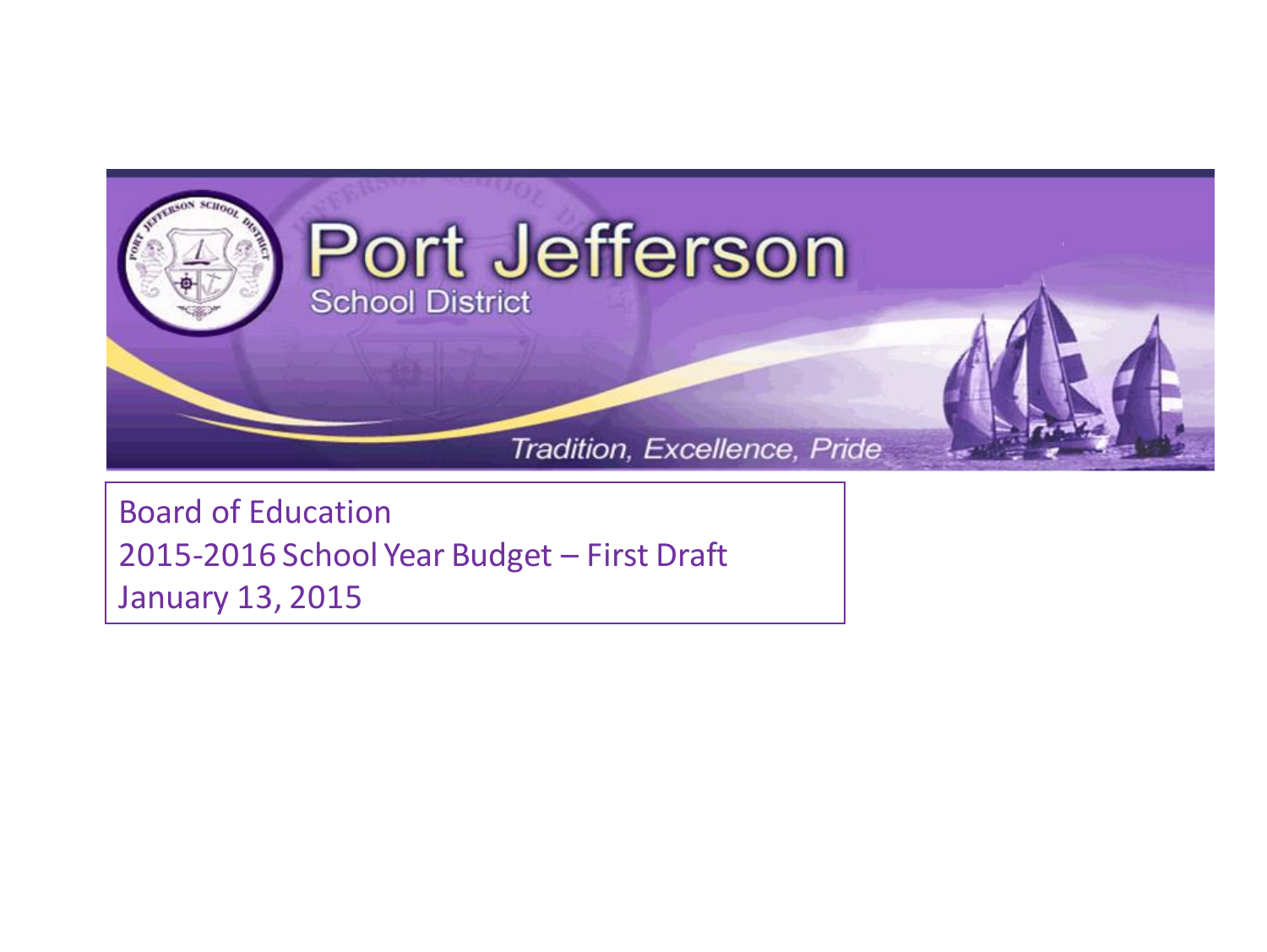| <b>Rollover Budget</b>                                                                                                                             |                                                                 |  |  |  |
|----------------------------------------------------------------------------------------------------------------------------------------------------|-----------------------------------------------------------------|--|--|--|
| 2014-15 Budget                                                                                                                                     | \$40,326,848                                                    |  |  |  |
| 2015-16 Rollover Budget                                                                                                                            | \$41,032,848                                                    |  |  |  |
| 2015-16 Budget Draft                                                                                                                               | \$42,212,568                                                    |  |  |  |
| <b>Increase</b>                                                                                                                                    | \$1,885,720                                                     |  |  |  |
|                                                                                                                                                    | 4.68% (Budget to Budget)<br>1.50% (Estimated Tax Levy Increase) |  |  |  |
| Main Drivers of Increase:                                                                                                                          |                                                                 |  |  |  |
| Elevator Project - $$1,110,000$<br>Collective Bargaining Agreements \$620,000<br>Three Additional FTE - \$223,000<br>Green Roof Project - \$70,000 |                                                                 |  |  |  |

\*\*\*\* Budget is predicated on current tax assessment levels

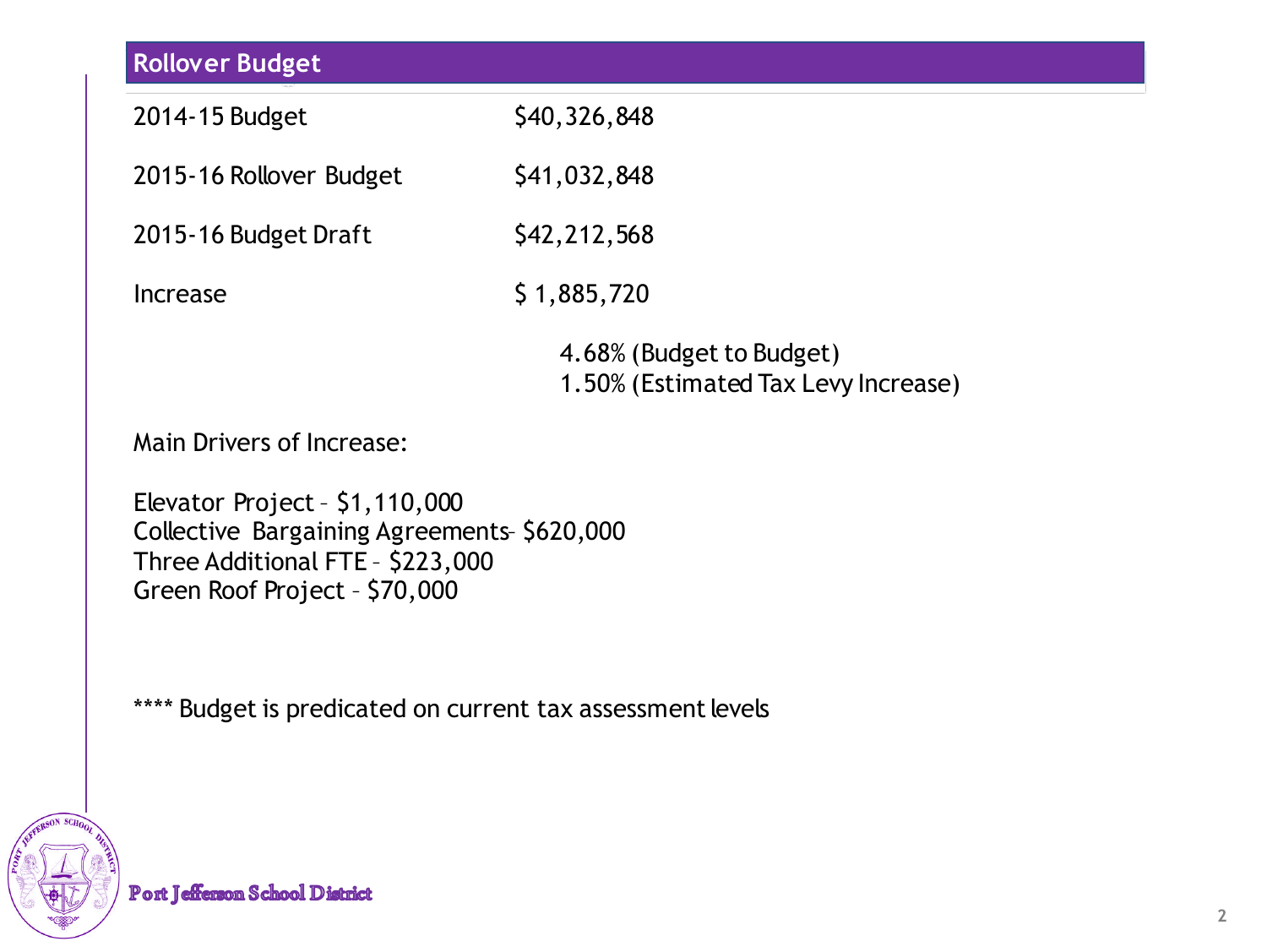## **2015-2016 Budget Assumptions**

- Medical Insurance 6% Increase As set by NYSHIP
- District Liability Insurance 5% Increase As set by NYSIR
- Teachers Retirement System 4% Decrease As per TRS
- Utilities 2.5% Increase As set by Market
- Transportation 2.5% Increase As set by Suffolk Transportation
- BOCES Transportation 2.0% Increase As set by Suffolk BOCES
- BOCES Services 2.0% Increase As set by Suffolk BOCES
- Dental Insurance 2% As set by JJ Stanis
- Supplies/Contractual– To remain flat
- State Aid increase 1%
- Tax Levy Cap 1.50%



• Current Staffing Levels**Port Jefferson School District**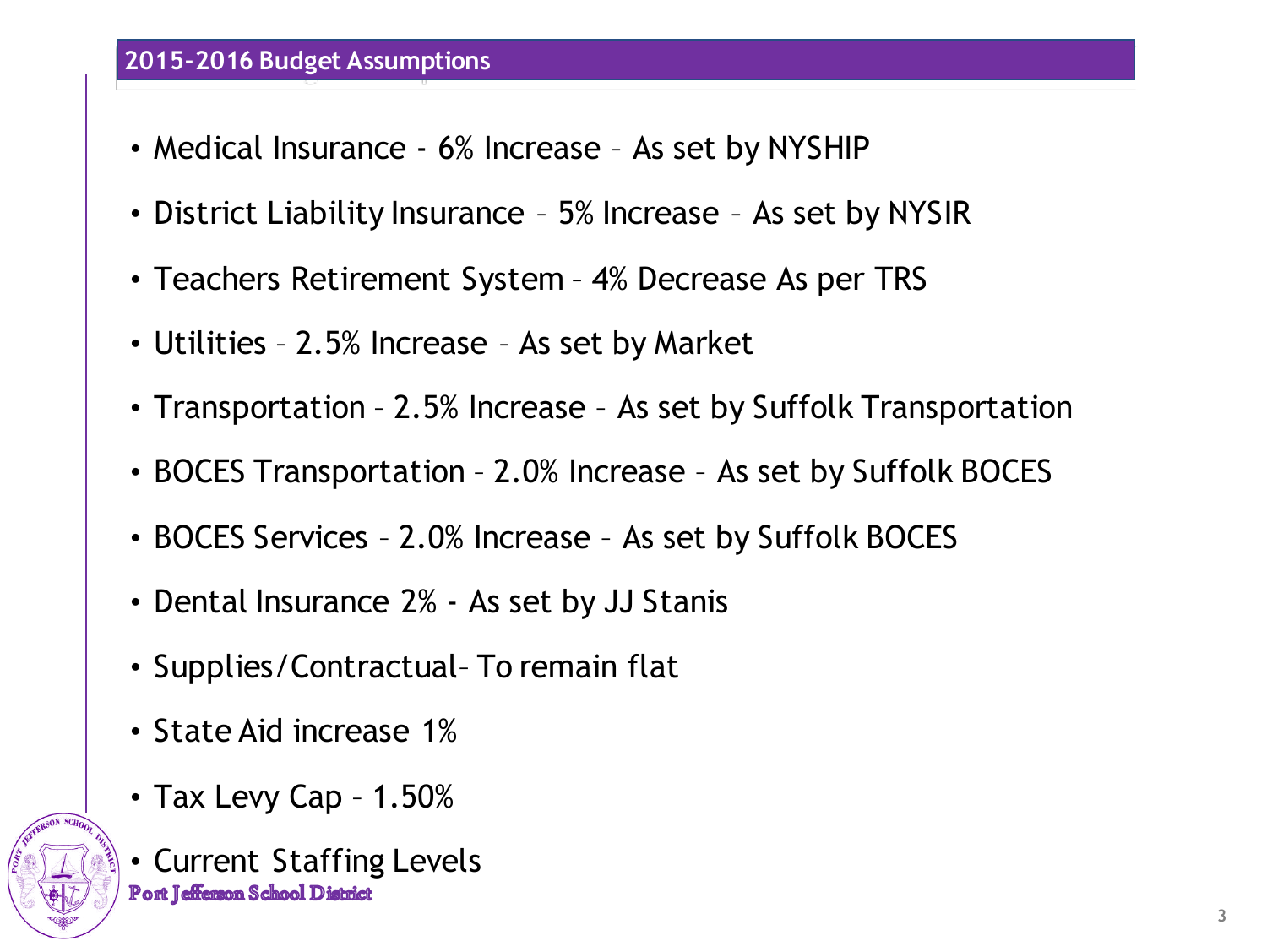In 2012-2013 \$740,000 of one time construction projects were included.

In 2014-2015 \$200,000 of reserve funds to be used for building improvements.

In 2014-2015 \$100,000 of reserve funds to be used for equipment and textbook purchases.

In 2015-2016 \$1,500,000 of deferred revenue funds to be used to supplement program.

In 2015-2016 funds for a replacement High School elevator will be allocated.

In 2015-2016 a Capital Reserve will be presented to the community for creation. This reserve would be funded by future excess fund balance and would be used for infrastructure repair, with various building roof replacements as the main focus.

In 2016-2017 possibility of another bond project as one of the existing bonds is paid off in 2015-2016.

How will the district maintain program and account for other increases? Reduction of Retirement System rates by New York State pension systems and settlement of collaborative bargaining union contracts within tax cap framework.

What is maintained?

- Current Curriculum with recommended enhancements
- Current Staffing Levels

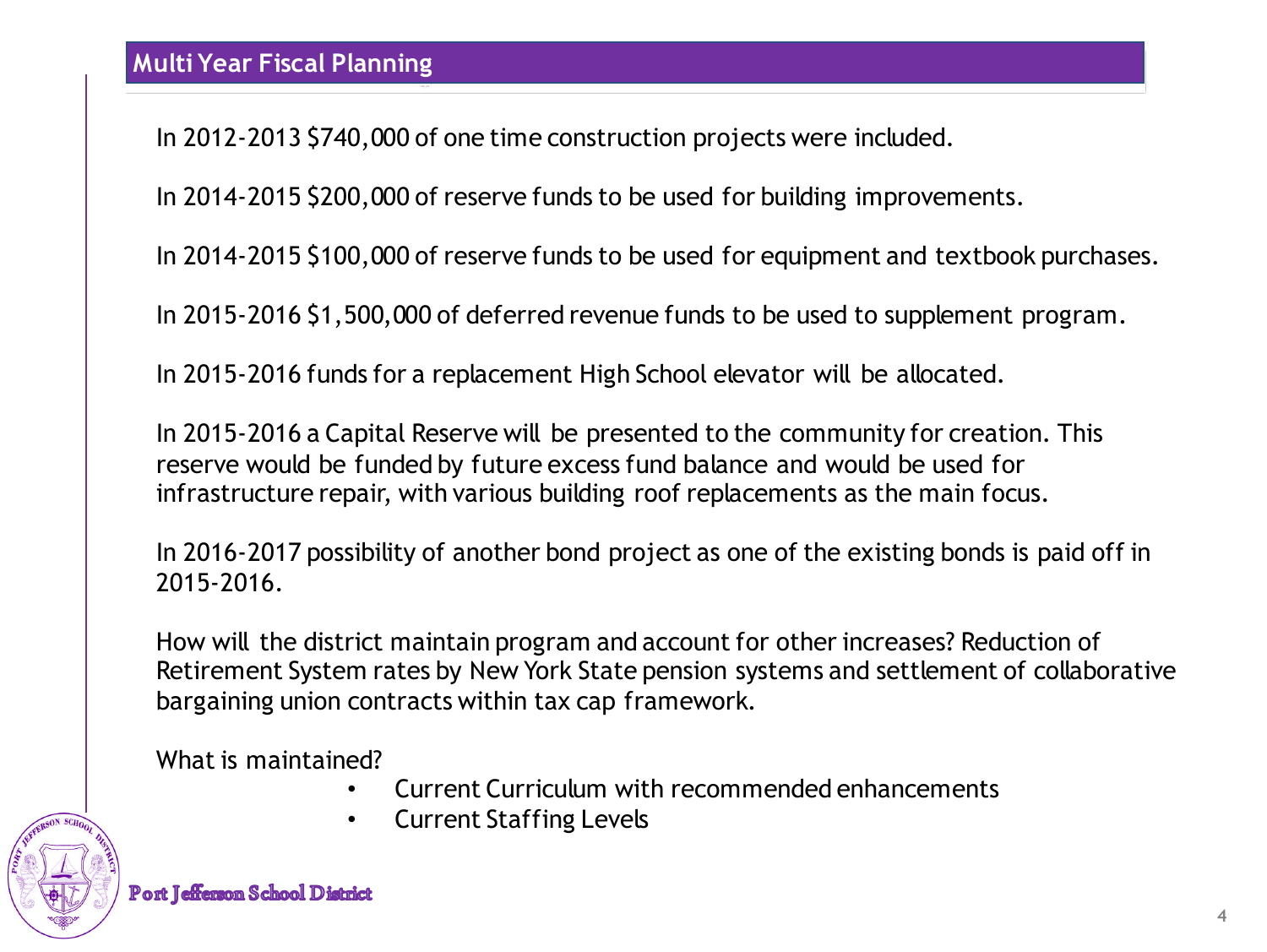**Budget Summary: Tax Cap**

Tax Cap Formula available In January – Key components still pending are final State Aid and Teachers Retirement Contribution Option. Estimated tax levy cap for the district is 1.50%

**Tax Levy** - The total amount of property taxes a school district must collect to balance its budget, after accounting for all other revenue sources including state aid. The tax levy is the basis for determining the tax rate for each of the cities, towns or villages that make up a school district

**Tax Rate** – The tax bill continues to be calculated by using a property's assessed value (as determined by the local town assessor) and the tax rate—or the amount paid in taxes per \$1,000 of assessed value. The tax rate is the total school tax levy divided by the total assessed value of property in the school district (as determined by Town of Brookhaven)

Inflation looks to be less than 2% so Tax Levy Cap is estimated at 1.50%

Tax cap is on the total tax levy and not on individual home owner. Grievances and Tax Reassessments effect individual tax rates and not the tax levy

Tax Rate is the proportionate amount that the home owners pay of the total Tax Levy

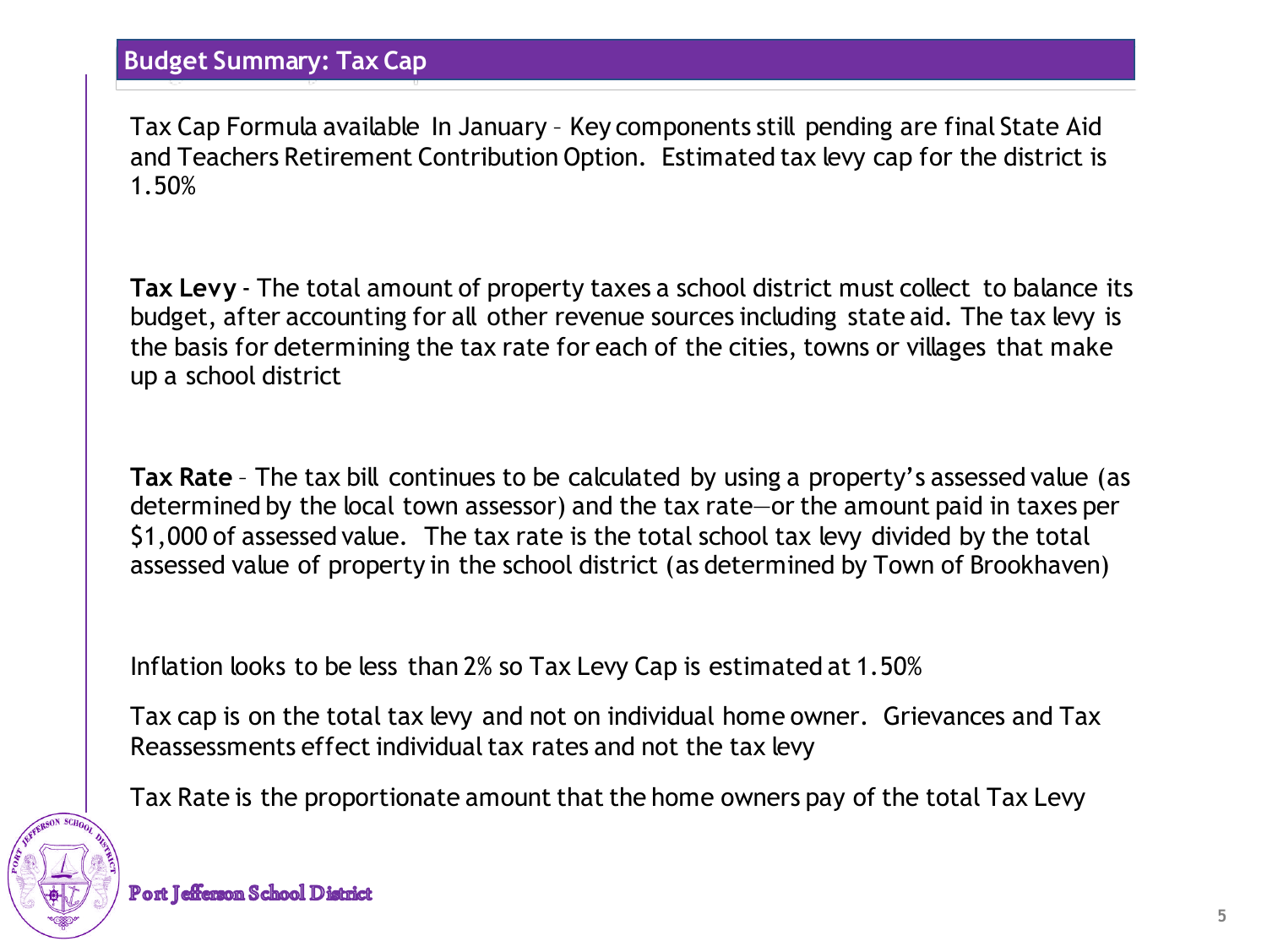## **First Draft**

Board of Education provided guidance on total budget figure

Administrative Directive – Develop the following Scenario:

- 1.50% tax levy increase (\$511,184) Budget Increase of \$1,885,720 (\$42,212,568)
- Items Added to Budget for 2015/2016
	- SUNY Stony Brook STEM Program
	- PJAC Ambulance Contract
	- Construction High School Elevator & Green Roof
	- Additional FTE 2 Teachers (ENL), 1 Groundskeeper, and 1.5 Paraprofessionals
- $\triangleright$  Superintendent and administration will continue to review staffing, scheduling, and enrollment
- Business Office reviews/finalizes estimates and computes Tax Levy Cap
- Board of Education monthly review/recommendations and District recommendations

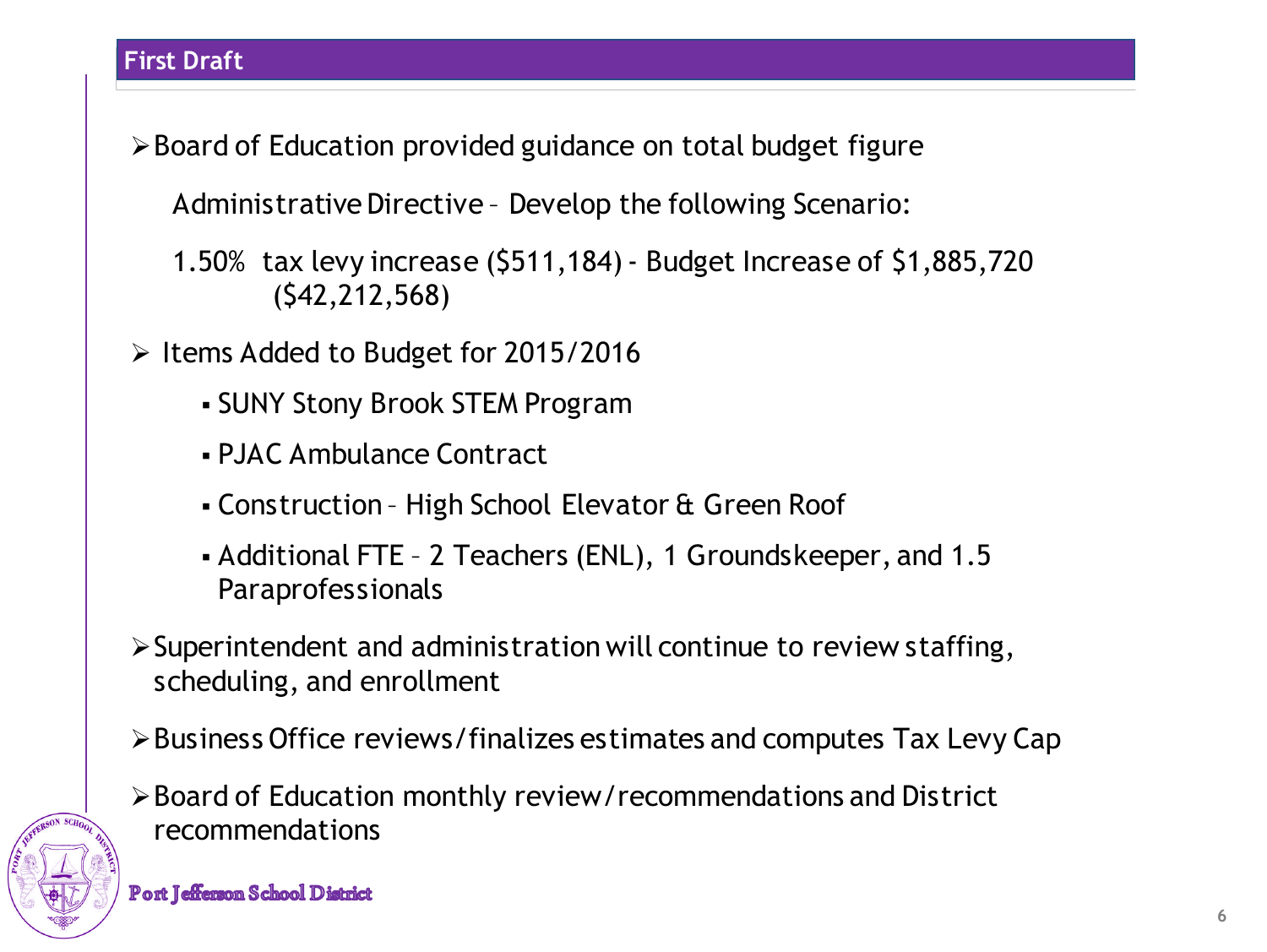# **First Draft Overview**

#### **ACCOUNT GROUP 2014-15 BUDGET 2015-16 NEW BUDGET**

|             | 1000 - 1999 GENERAL SUPPORT     | \$4,520,934.75  | \$4,648,838.50  | \$127,903.75                  | 2.75%  |
|-------------|---------------------------------|-----------------|-----------------|-------------------------------|--------|
| 2000 - 2999 | INSTRUCTION                     | \$20,389,152.36 | \$20,951,498.57 | \$562,346.21                  | 2.68%  |
|             | 5000 - 5999 TRANSPORTATION      | \$2,176,818.25  | \$2,240,842.00  | \$64,023.75                   | 2.86%  |
|             | 9000 - 9099 EMPLOYEE BENEFITS   | \$11,441,788.64 | \$11,514,426.43 | \$72,637.79                   | 0.63%  |
| 9700 - 9799 | <b>DEBT SERVICE</b>             | \$1,598,154.00  | \$1,541,962.50  | (556, 191.50)                 | -3.64% |
|             | 9900 - 9999 INTERFUND TRANSFERS | \$200,000.00    |                 | \$1,315,000.00 \$1,115,000.00 | 84.79% |

GRAND TOTALS \$40,326,848.00 \$42,212,568.00 \$1,885,720.00 4.47%



Port Jefferson School District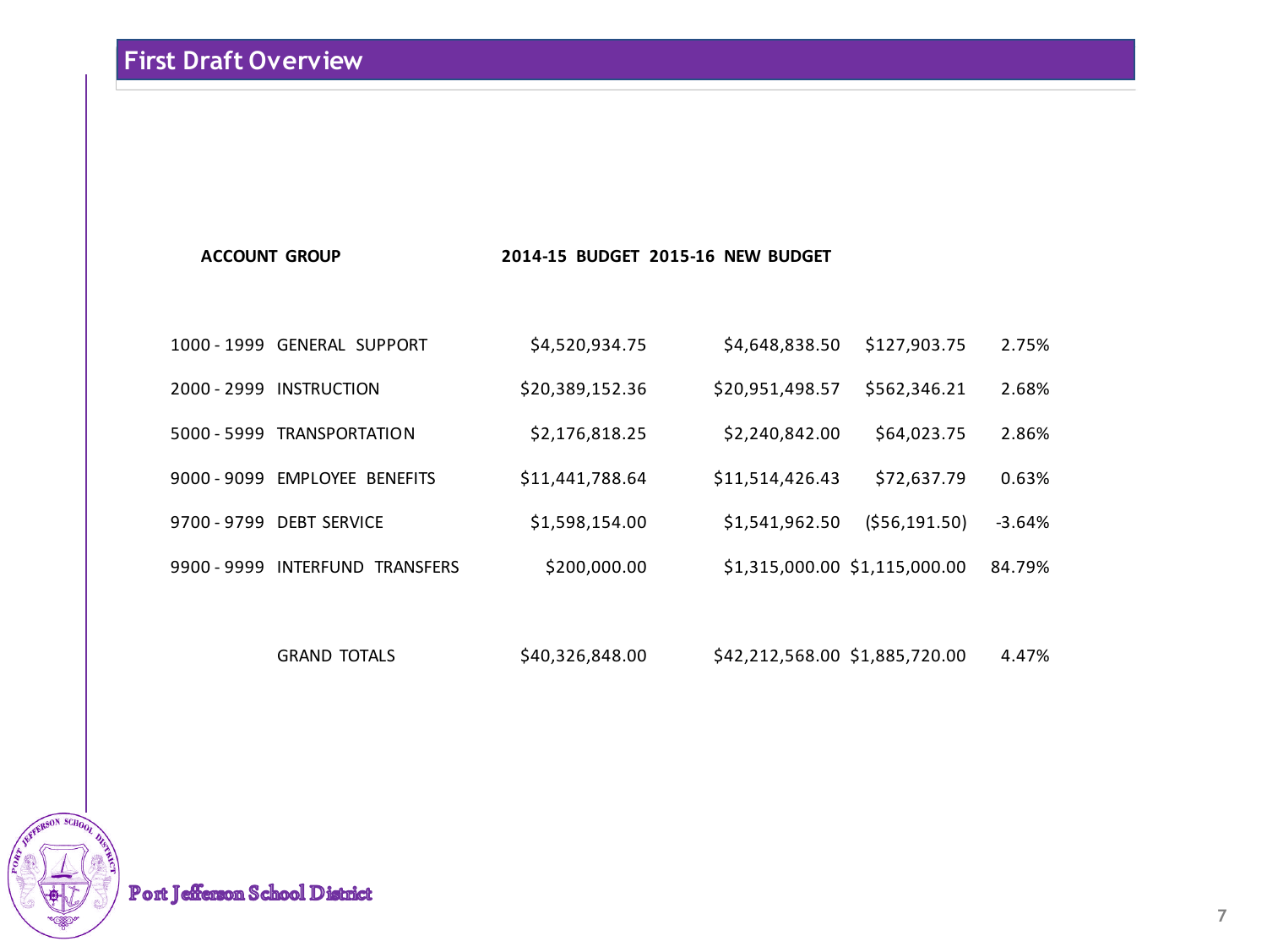|                | Change           | 15/16    |                | 14/15  | 14/15          |                | 13/14  |                | 12/13  |                              |
|----------------|------------------|----------|----------------|--------|----------------|----------------|--------|----------------|--------|------------------------------|
|                |                  | budgeted |                | Actual | budgeted       |                | Actual |                | Actual |                              |
| $\overline{0}$ | 11               |          | 11             |        | 11             | 11             |        | 11             |        | ADMINISTRATORS               |
|                | 117.3            |          | 115.3          |        | 113.9          | 113.1          |        | 112.4          |        | <b>TEACHERS</b>              |
|                | 3                |          | 3              |        | 3              | 3              |        | 3              |        | <b>NURSES</b>                |
|                | 4                |          | 4              |        | 4              | $\overline{4}$ |        | 4              |        | GUIDANCE COUNSELORS          |
|                | $\overline{2}$   |          | $\overline{2}$ |        | 2              | $\overline{2}$ |        | $\overline{2}$ |        | <b>PSYCHOLOGIST</b>          |
|                | $\mathbf{1}$     |          | $\mathbf{1}$   |        | $\mathbf{1}$   | $\mathbf{1}$   |        | $\mathbf{1}$   |        | SOCIAL WORKER                |
| $\overline{2}$ | 127.3            |          | 125.3          |        | 123.9          | 123.1          |        | 122.4          |        | PJTA ASSOCIATION TOTAL       |
|                | $\boldsymbol{9}$ |          | 8              |        | 8              | 8              |        | $\,8\,$        |        | <b>AIDES</b>                 |
|                | 32.5             |          | 32             |        | 32             | 32             |        | 31             |        | <b>ASSISTANTS</b>            |
|                | $\mathbf{1}$     |          | $\mathbf{1}$   |        | 1              | $\mathbf{1}$   |        | $\mathbf{1}$   |        | <b>LIFEGUARDS</b>            |
| 1.5            | 42.5             |          | 41             |        | 41             | 41             |        | 40             |        | PARA ASSOCIATION TOTAL       |
|                | 19.5             |          | 19.5           |        | 19             | 19             |        | 19             |        | <b>CLERICAL</b>              |
|                | 3                |          | 3              |        | $\overline{3}$ | $\overline{3}$ |        | 3              |        | CONFIDENTIAL                 |
| $\pmb{0}$      | 22.5             |          | 22.5           |        | 22             | 22             |        | 22             |        | <b>TOTAL OFFICE STAFF</b>    |
| $\overline{0}$ | 11               |          | 11             |        | 11             | 11             |        | 12             |        | FACILITY & TECHNOLOGY SPRVSR |
| $\overline{1}$ | 17.5             |          | 16.5           |        | 16.5           | 16.5           |        | 14.5           |        | <b>CSEA MEMBERS</b>          |
|                | 231.80           |          | 227.30         |        | 225.40         | 224.60         |        | 221.90         |        | <b>TOTAL DISTRICT STAFF</b>  |

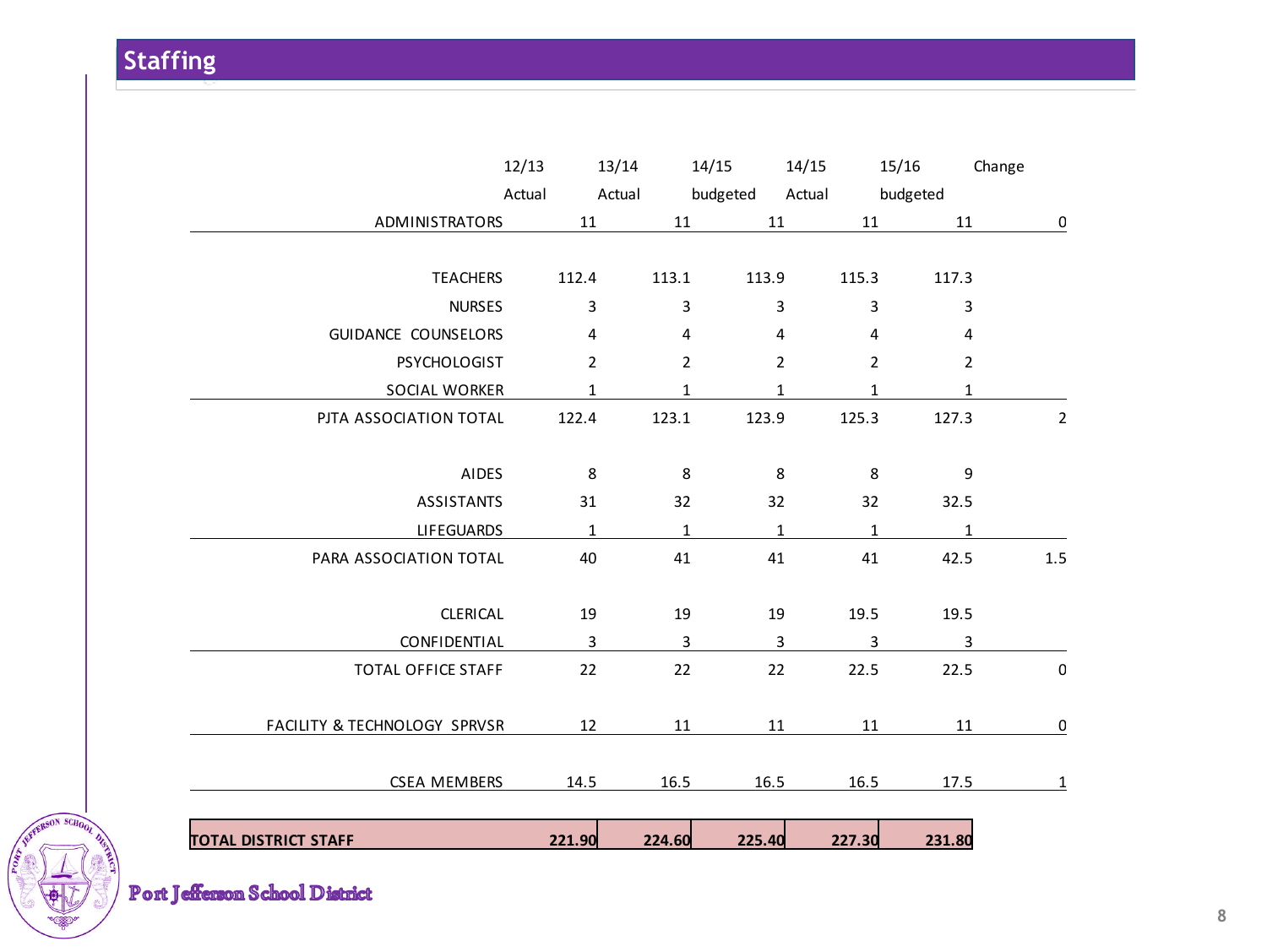Additional 4.5 staff attributed to:

- Additional Teacher(s) FTE for ENL Mandate
- Additional Groundskeeper
- Committee on Special Education recommendations

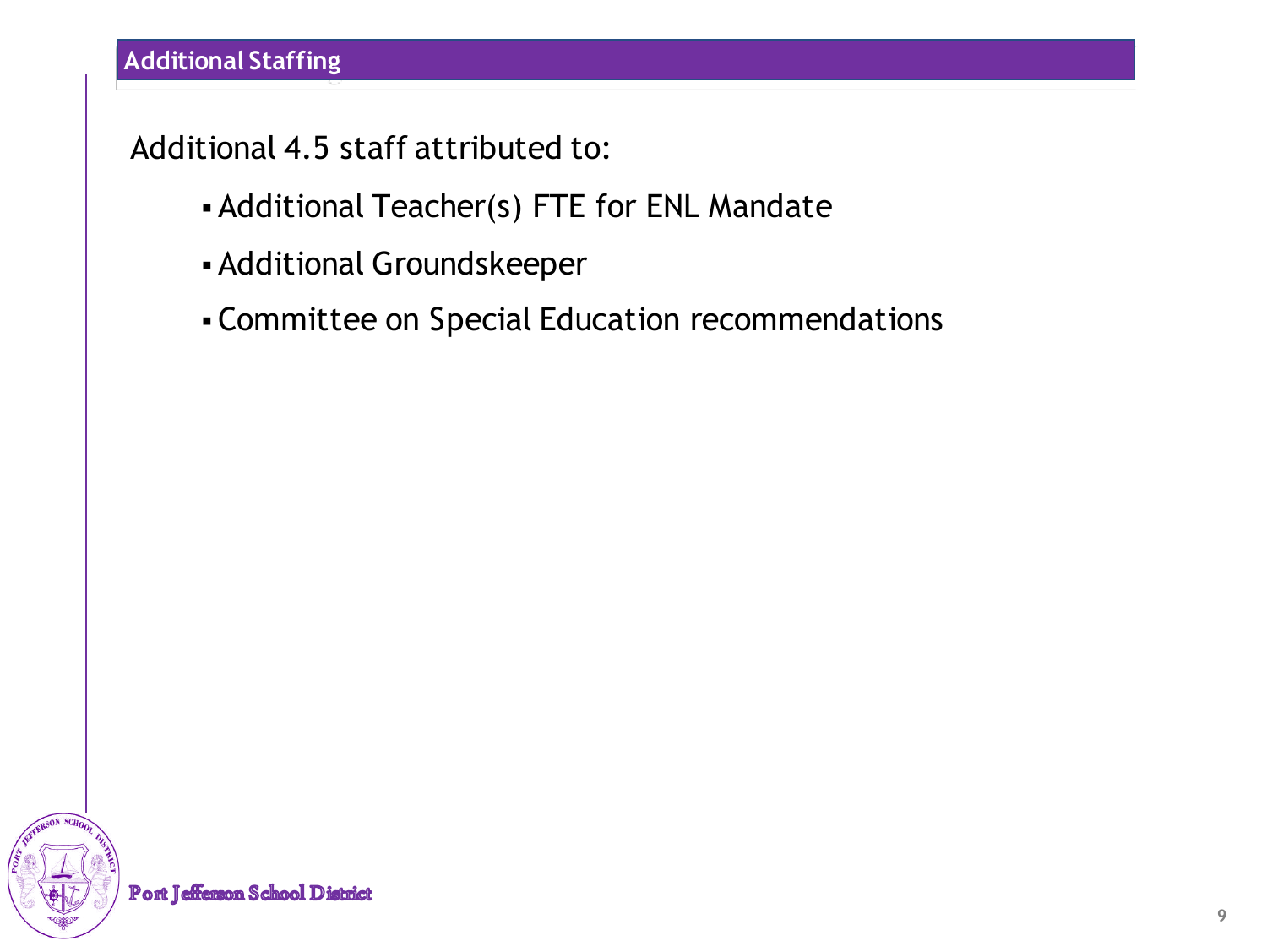### Updated - Summary of Estimated Revenues 2015-16 Proposed Budget

| (A) State Aid = Adopted NYS Budget |               |               |                   |               |  |
|------------------------------------|---------------|---------------|-------------------|---------------|--|
|                                    | <b>Budget</b> | <b>Budget</b> | <b>Difference</b> |               |  |
| <b>ITEM</b>                        | 2014-15       | 2015-16       | \$                | $\frac{0}{0}$ |  |
| <b>Proposed Budget</b>             |               |               |                   |               |  |
|                                    | 40,326,848    | 42,212,568    | 1,885,720         | 4.68%         |  |
| <b>State Aid Projection</b>        | 3,239,427     | 3,271,821     | 32,394            | 1.00%         |  |
| Other Revenue                      |               |               |                   |               |  |
| <b>Continuing Education</b>        | 0             | 0             | 0                 | n/a           |  |
| <b>Health Services/Tuition</b>     | 407,500       | 507,500       | 100,000           | 24.54%        |  |
| Interest Income                    | 40,000        | 30,000        | (10,000)          | $-25.00%$     |  |
| Rentals                            | 770,000       | 770,000       | 0                 | 0.00%         |  |
| Reserves-SCTR                      | 300,000       | 200,000       | (100, 000)        | $-33.33%$     |  |
| Pilot Program                      | 1,339,000     | 1,360,000     | 21,000            | 1.57%         |  |
| <b>Miscellaneous</b>               | 139,858       | 171,000       | 31,142            | 22.27%        |  |
| <b>Fund Balance Applied</b>        | 0             |               | 0                 | n/a           |  |
| <b>Fund Balance Transfer</b>       | $\Omega$      | 1,300,000     | 1,300,000         | n/a           |  |
| <b>Total Other Revenue</b>         | 2,996,358     | 4,338,500     | 1,342,142         | 44.79%        |  |
| <b>Total Non Tax Levy Revenues</b> | 6,235,785     | 7,610,321     | 1,374,536         | 22.04%        |  |
| Tax Levy Revenues Required         | 34,091,063    | 34,602,247    | 511,183.73        | 1.50%         |  |
| <b>Total Assessed Valuation</b>    | 23,947,564    | 23,947,564    | 0                 | 0.00%         |  |
| <b>Projected Tax Rate</b>          | 142.36        | 144.49        | 2.13              | 1.50%         |  |

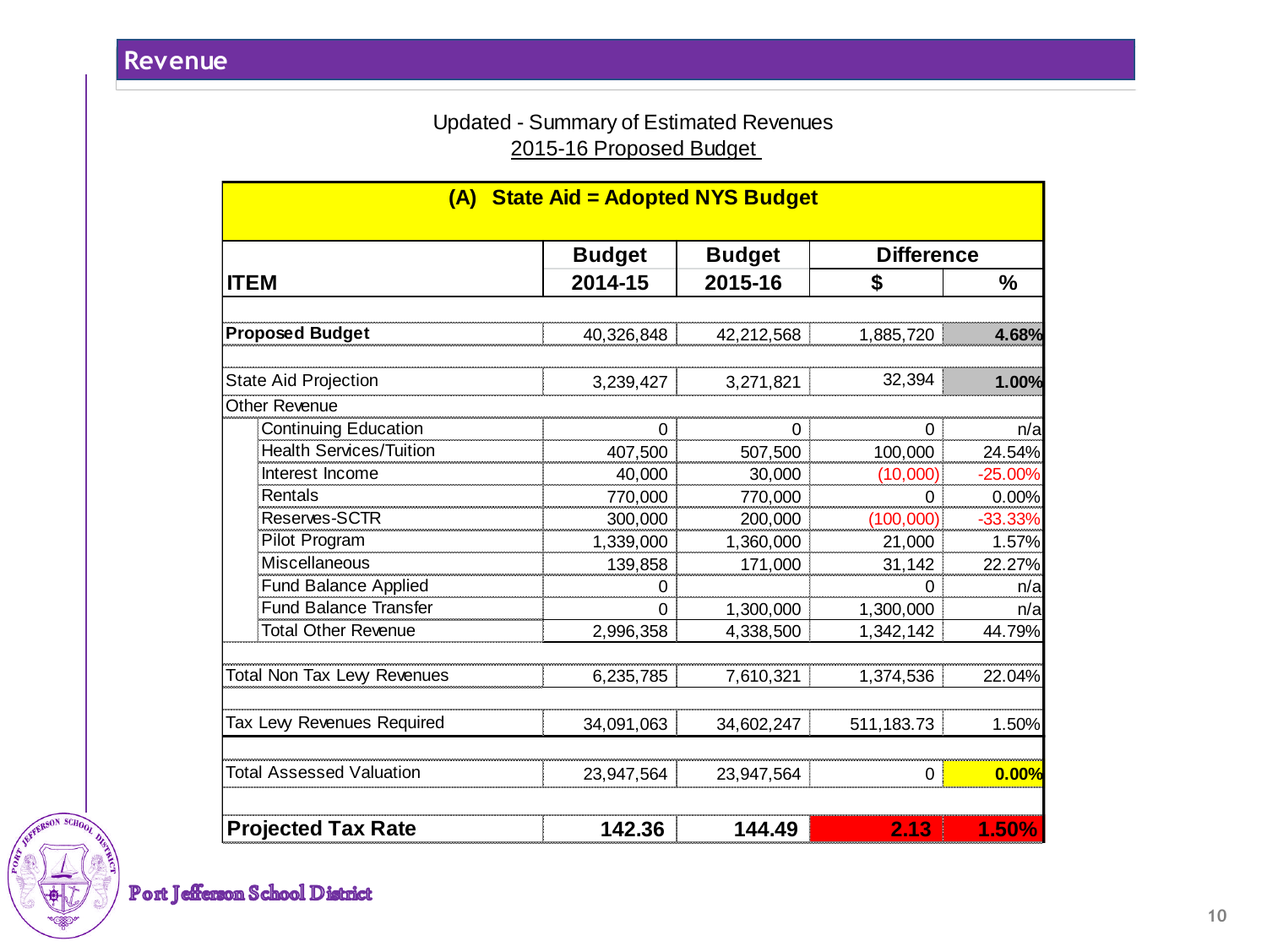| <b>ACCOUNT GROUP</b>               | 2014-15 ADOPTED BUDGET | 2015-16 PROPOSED BUDGET | Change     |       |
|------------------------------------|------------------------|-------------------------|------------|-------|
| 1010BOARD OF EDUCATION             | \$26,318               | \$28,508                | \$2,190    |       |
| 1040DISTRICT CLERK                 | \$10,000               | \$10,000                | \$0        |       |
| 1060DISTRICT MEETING               | \$4,150                | \$4,150                 | \$0        |       |
| 1240 CHIEF SCHOOL ADMINISTRATOR    | \$338,951              | \$356,810               | \$17,859   |       |
| 1310BUSINESS ADMINISTRATOR         | \$389,430              | \$428,694               | \$39,264   |       |
| 1320AUDITING                       | \$87,584               | \$88,342                | \$758      |       |
| 1325TREASURER                      | \$80,154               | \$76,499                | (53, 655)  |       |
| 1380FISCAL AGENT FEES              | \$11,832               | \$11,832                | \$0        |       |
| 1420LEGAL FEES                     | \$96,230               | \$91,630                | (54,600)   |       |
| 1430PERSONNEL                      | \$92,887               | \$94,739                | \$1,852    |       |
| 1440LEGAL ADS                      | \$10,200               | \$10,200                | \$0        |       |
| 1480PUBLIC INFO AND SERVICE        | \$51,659               | \$55,226                | \$3,567    |       |
| 1620 OPERATION MAINT/PLANT         | \$1,714,428            | \$1,748,609             | \$34,181   |       |
| 1621 MAINTENANCE OF PLANT          | \$914,263              | \$984,412               | \$70,149   |       |
| 1670CENTRAL PRINTING AND MAILING   | \$68,561               | \$7,000                 | (561, 561) |       |
| 1680DATA PROCESSING DISTRICT       | \$53,888               | \$74,561                | \$20,673   |       |
| 1681DATA PROCESSING BOCES          | \$151,764              | \$153,614               | \$1,850    |       |
| 1910UNALLOCATED INSURANCE          | \$246,996              | \$254,013               | \$7,017    |       |
| 1920SCHOOL ASSOCIATION DUES        | \$300                  | \$0                     | (5300)     |       |
| 1930JUDGMENTS & CLAIMS             | \$15,000               | \$15,000                | \$0        |       |
| 1950ASSESSMENTS ON SCHOOL PROPERTY | \$5,000                | \$5,000                 | \$0        |       |
| 1981ADMIN CHARGE-BOCES             | \$151,340              | \$150,000               | (51, 340)  |       |
| <b>1GENERAL SUPPORT</b>            | \$4,520,935            | \$4,648,839             | \$127,904  | 2.75% |

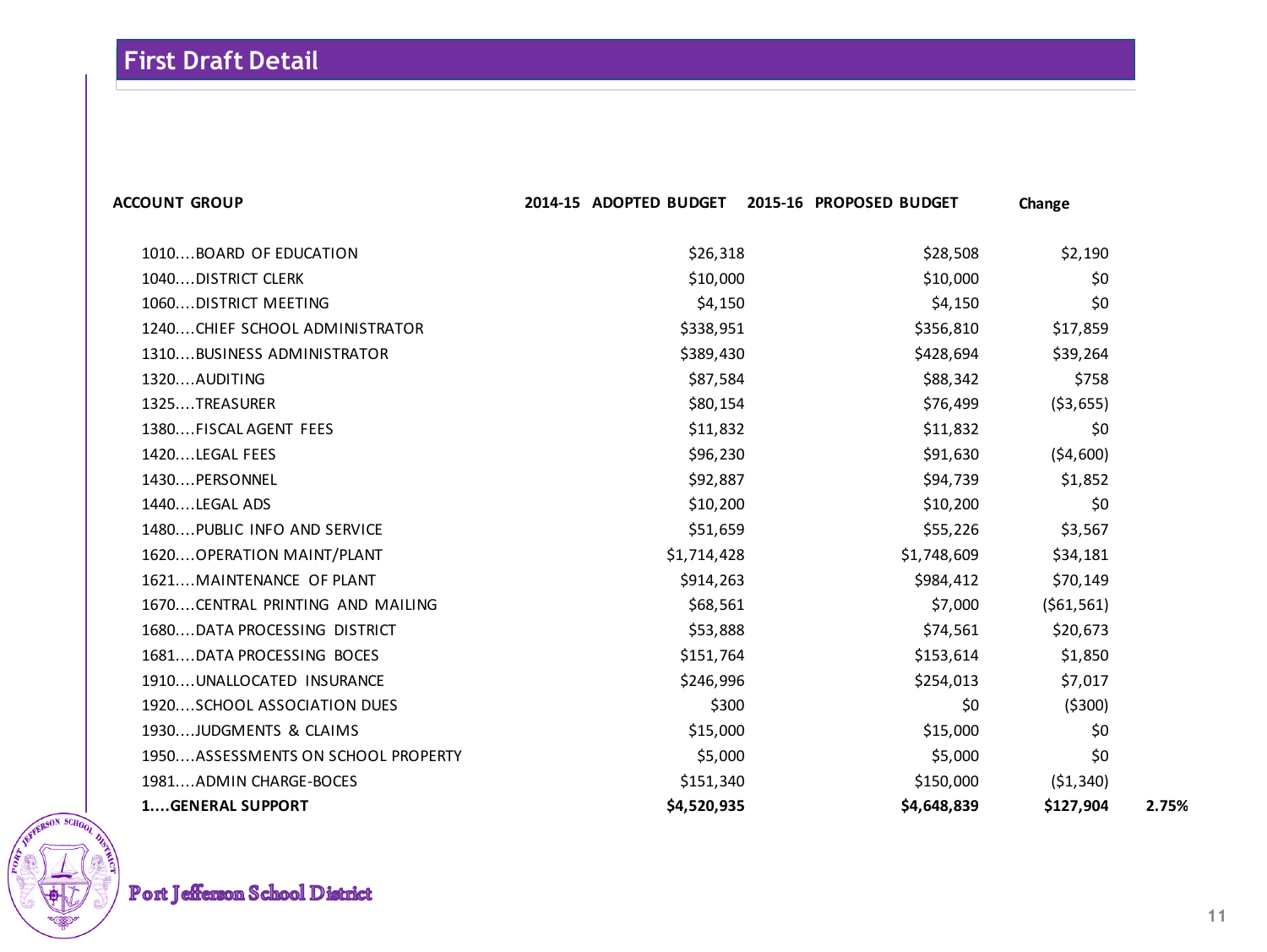| <b>ACCOUNT GROUP</b>            | 2014-15 ADOPTED BUDGET 2015-16 PROPOSED BUDGET |              | Change    |       |
|---------------------------------|------------------------------------------------|--------------|-----------|-------|
| 2010CURR. DEV./SUPERVISION      | \$460,591                                      | \$533,868    | \$73,277  |       |
| 2020SUPER. REG. SCHOOL          | \$1,150,281                                    | \$1,169,201  | \$18,920  |       |
| 2110REGULAR SCHOOL              | \$10,731,329                                   | \$10,968,075 | \$236,745 |       |
| 2190GIFTED & TALENTED           | \$48,738                                       | \$48,547     | (5191)    |       |
| 2250HANDICAPPED PROGRAM         | \$4,634,667                                    | \$4,742,670  | \$108,004 |       |
| 2280OCCUP. ED.                  | \$203,571                                      | \$207,642    | \$4,071   |       |
| 2332SUMMER INSTRUCTION          | \$12,000                                       | \$12,000     | \$0       |       |
| 2610LIBRARY                     | \$277,834                                      | \$275,361    | (52, 473) |       |
| 2630COMPUTER ASSISTED INSTRUCT. | \$755,075                                      | \$776,603    | \$21,528  |       |
| 2810GUIDANCE                    | \$534,067                                      | \$535,174    | \$1,107   |       |
| 2815HEALTH SERVICES             | \$241,668                                      | \$249,011    | \$7,343   |       |
| 2820PSYCHOLOGY SERVICES         | \$183,030                                      | \$180,466    | (52, 564) |       |
| 2821DRUG FREE SCHOOL COUNSEL    | \$48,832                                       | \$48,677     | ( \$155)  |       |
| 2825SOCIAL WORK SRVC-REG SCHOOL | \$49,082                                       | \$48,927     | ( \$155)  |       |
| 2850COCURRICULAR ACTIVITIES     | \$273,160                                      | \$304,835    | \$31,675  |       |
| 2855INTERSCHOLASTIC ACT.        | \$785,228                                      | \$850,440    | \$65,213  |       |
| <b>2INSTRUCTION</b>             | \$20,389,152                                   | \$20,951,499 | \$562,346 | 2.68% |